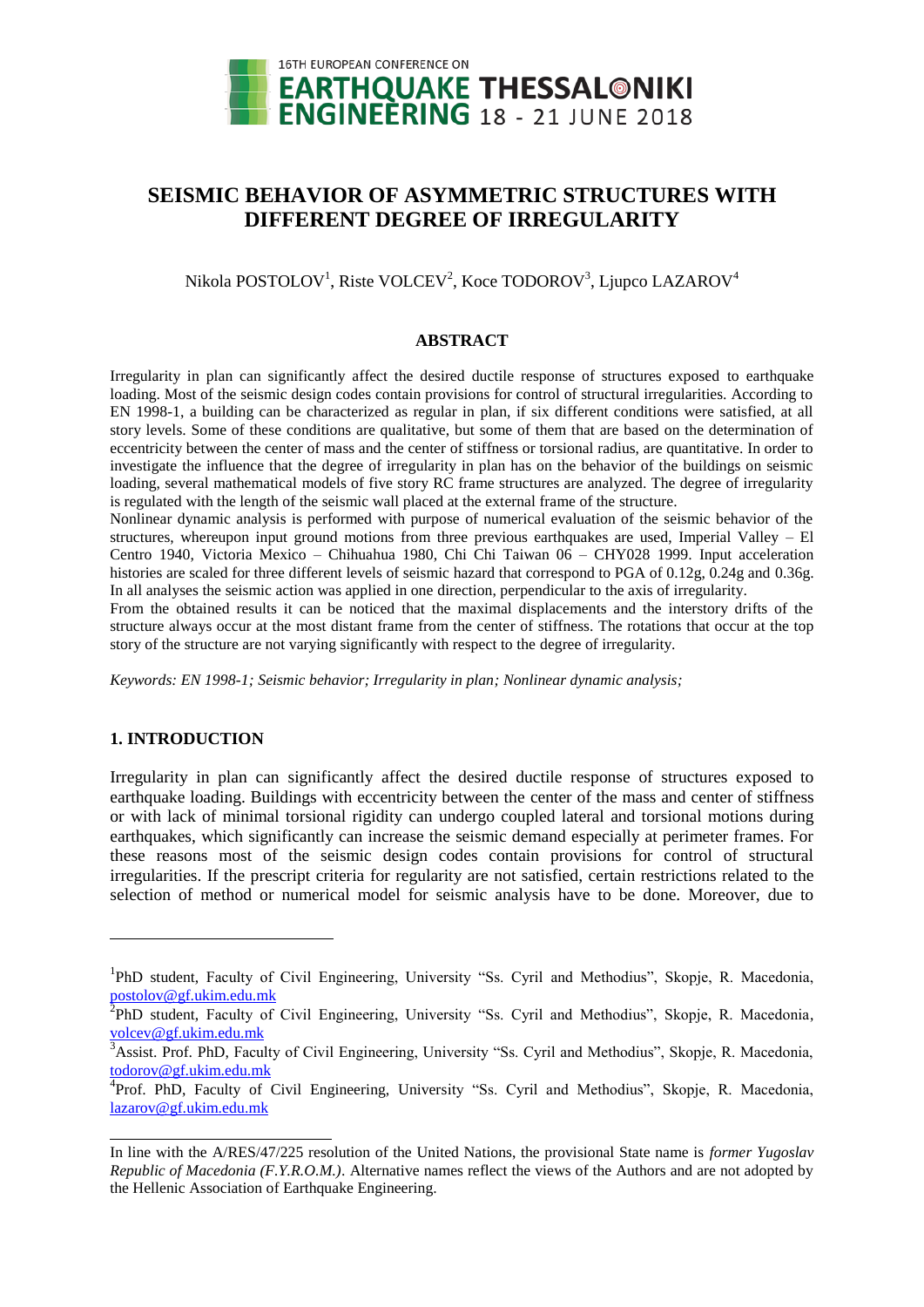potentially uncontrollable torsion oscillation and reduced ductile response, design seismic forces have to be obtained for a lower reduction factor.

High seismic vulnerability of plan irregular structures was a motivation for many researches in the past. An extensive review of different structural irregularities and systematization of conducted researches can be found in Rutenberg (2002), De Stefano and Pintucchi (2008), Varadharajan at al. (2013). Many of these researches, Cosenza at al. (2000), Humar, J. and Kumar, P. (2000), Zheng at al. (2004), Rasulo at al. (2004), Özhendekci and Polat (2008), are related to the analysis of codes provisions for plan irregularity.

# **2. CODES PROVISIONS FOR PLAN IRREGULARITY**

According to EN 1998-1, a building can be characterized as regular in plan, if six different conditions are satisfied, at all story levels. Some of these conditions are qualitative, and can be checked in the preliminary design stage, but some of them that are based on the eccentricity between the center of mass and the center of stiffness or torsional radius, Equation 1 and 2, are quantities that have to be calculated additionally. In-depth discussion of the conditions for plan regularity according to EN1998-1, can be found in Penelis and Penelis (2014), Fardis at al. (2015).

$$
e_x \le 0.3r_x; \, e_y \le 0.3r_y \tag{1}
$$

$$
r_x \ge l_s \; ; \; r_y \ge l_s \tag{2}
$$

For single story buildings these characteristics are uniquely defined and EN1998-1 allows to be calculated thru the moments of inertia of the cross section of vertical elements. In general, some additional parameters, like beams stiffness or shear deflections can affect the position of center of stiffness or torsional radius. In multi-story buildings, Eurocode 8 allows simplified definition for the classification of structural regularity in plan and for the approximate analysis of torsional effects only for buildings in which all lateral load resisting systems running from the foundation to the top and having similar deformation patterns under lateral loads. Moreover, Eurocode 8 accepts that in frames and in systems of slender walls with prevailing flexural deformations, the position of the centers of stiffness and the torsional radius of all stories may be calculated as those of the moments of inertia of the cross-section of the vertical elements.

#### **3. DEGREE OF IRREGULARITY**

Determination of center of stiffness and torsional radius, as necessary parameters for categorization of regularity in plan according to EN 1998-1, depends on the selected methodology for analysis as well as the assumptions introduced in the mathematical model.

In order to investigate the influence that the degree of regularity in plan has on structures, six different multi-story models were created. All analyzed structures have five stories and are rectangular in plan and consists three frames in x, and five frames in the global y direction. The distance between the frames in both directions is 5 m, while the story height is 3 m. The columns are rectangular with a dimensions 50/50 cm at the first two stories and 45/45 cm on the upper 3 stories.

At the first model (M0), all columns have square cross section. At other five models (M1 to M5), the middle column in the one exterior frame in the global y direction, was replaced with the structural wall with a thickness of 40 cm and a length of 120, 160, 200, 400 and 700 cm, Figure 1.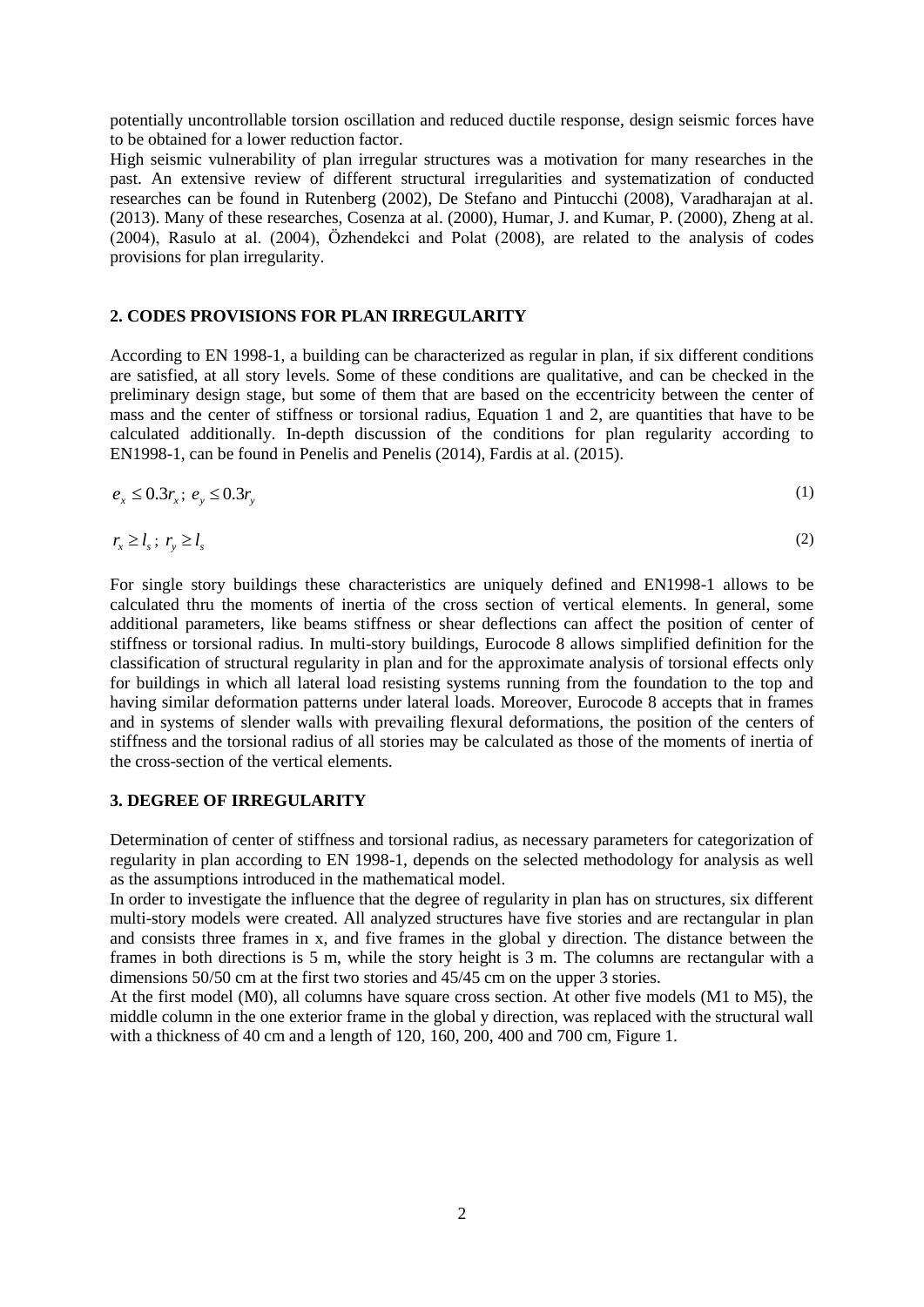

Figure 1. Plan view of analyzed structures

All beams are with rectangular cross section 40/45 cm. The mathematical model was modelled in SAP2000 and the interior beams are modelled as a T section with effective flange width of 180 cm, while exterior as  $\Gamma$  section with effective flange width of a 110 cm and thickness of 15 cm. The slabs were not modeled, but their weight was taken into account. In the nodes where columns and beams are joined, absolutely rigid zones are given with the length equal to half the side of the column in which the beam is embedded. Relative displacements between the nodes belonging to separate floors are prevented by a rigid diaphragm and the motion of the platforms is reduced to the movement of a rigid body into the plane.

For determination of the structural characteristics, as center of stiffness and torsional radius, the method proposed by Bisch et al (2012) was used.

From the obtained results, Figure 2, it can be noticed that all of the structures are categorized as irregular in plan, because all of the structures do not comply the provision that the distance between the center of stiffness and the center of mass should be lower than 30 % of the torsional radius, at every story level. It can be noticed that the provision that torsional radius should be larger than the radius of gyration of the floor masses is compiled for the structures M1, M2 and M3. It is noticeable that the degree of irregularity increases as the length of the wall increases, M1 has the lowest and M5 has the highest degree of irregularity in plan.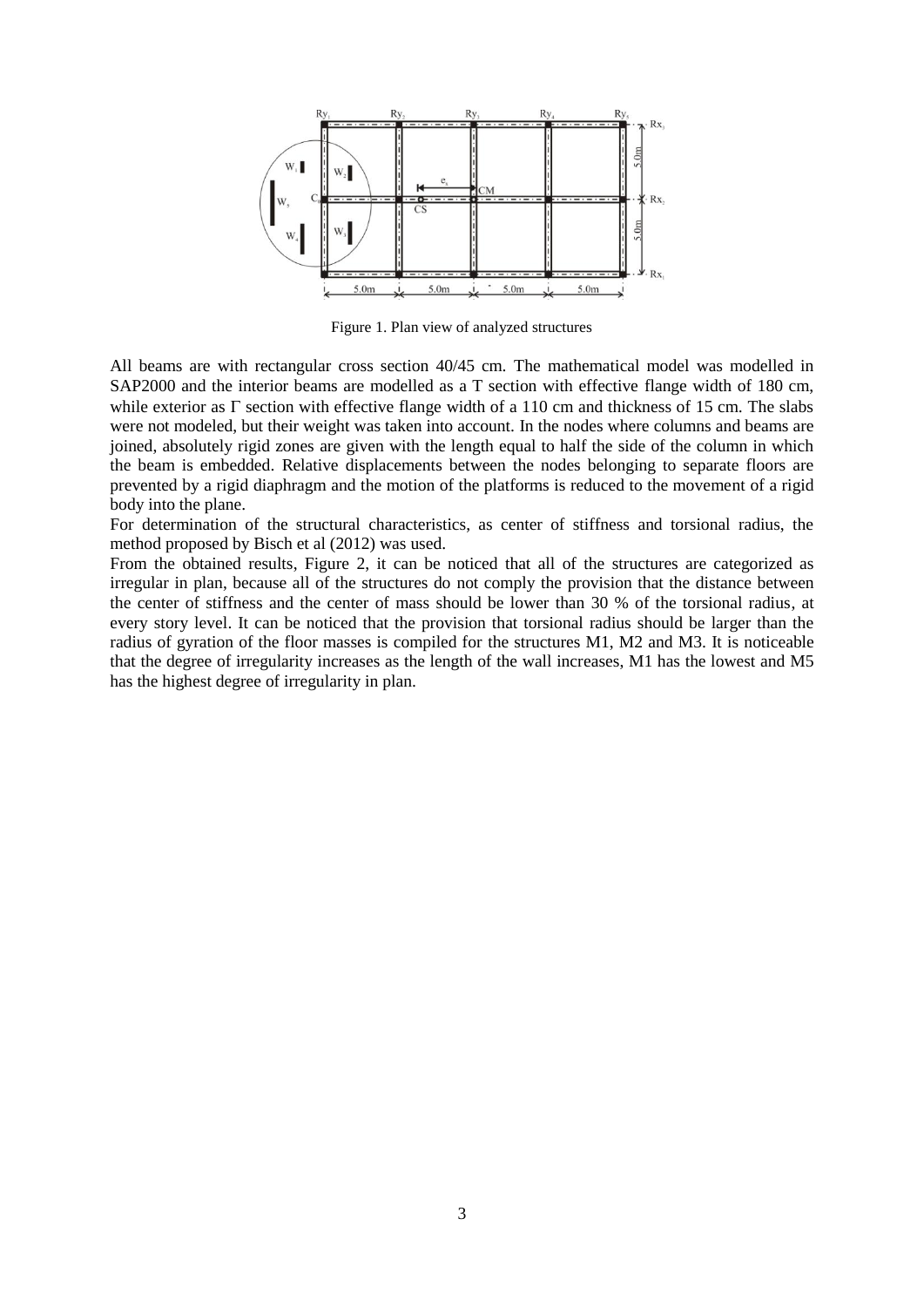| Criteria of regularity in plan |                         |              |              |                          |             |       |                          |           |
|--------------------------------|-------------------------|--------------|--------------|--------------------------|-------------|-------|--------------------------|-----------|
| ZW                             |                         | story height | $ e_{ox,i} $ | $\overline{\phantom{0}}$ | $0.3r_x$ ,i | r_x,i | >                        | Is        |
|                                | 1                       | 3            | 2,67         | >                        | 2,48        | 8,28  | >                        | 6,46      |
|                                | $\overline{\mathbf{2}}$ | 6            | 1,98         | $\,<$                    | 2,50        | 8,34  | ×                        | 6,46      |
|                                | 3                       | 9            | 1,78         | $\prec$                  | 2,48        | 8,28  | >                        | 6,46      |
|                                | 4                       | 12           | 1,61         | $\,<\,$                  | 2,48        | 8,28  | >                        | 6,46      |
|                                | 5                       | 15           | 1,40         | $\prec$                  | 2,51        | 8,35  | >                        | 6,46      |
| Μ <sub>2</sub>                 | story                   | height       | $ e_{ox,i} $ | $\overline{\phantom{0}}$ | $0.3r_x$ ,i | r_x,i | >                        | ls.       |
|                                | 1                       | 3            | 4,26         | ×                        | 2,38        | 7,92  | >                        | 6,46      |
|                                | 2                       | 6            | 3,28         | ×                        | 2,46        | 8,19  | >                        | 6,46      |
|                                | 3                       | 9            | 2,83         | ×                        | 2,52        | 8,41  | >                        | 6,46      |
|                                | 4                       | 12           | 2,46         | ≺                        | 2,53        | 8,45  | >                        | 6,46      |
|                                | 5                       | 15           | 2,04         | $\prec$                  | 2,50        | 8,32  | >                        | 6,46      |
| EW                             | story                   | height       | $ e_{ox,i} $ | $\prec$                  | $0.3r_x$ ,i | r_x,i | >                        | ls        |
|                                | 1                       | 3            | 5,51         | ×                        | 2,22        | 7,40  | >                        | 6,46      |
|                                | 2                       | 6            | 4,49         | $\geq$                   | 2,36        | 7,85  | >                        | 6,46      |
|                                | 3                       | 9            | 3,87         | >                        | 2,42        | 8,06  | >                        | 6,46      |
|                                | 4                       | 12           | 3,33         | >                        | 2,49        | 8,30  | >                        | 6,46      |
|                                | 5                       | 15           | 2,72         | >                        | 2,48        | 8,26  | Ы                        | 6,46      |
| M4                             | story                   | height       | $ e_ox,i $   | ≺                        | $0.3r_x$ ,i | r_x,i | >                        | Is        |
|                                | 1                       | 3            | 8,27         | ×                        | 1,53        | 5,08  | <                        | 6,46      |
|                                | 2                       | 6            | 7,91         | >                        | 1,66        | 5,53  | ≺                        | 6,46      |
|                                | 3                       | 9            | 7,42         | >                        | 1,82        | 6,05  | ≺                        | 6,46      |
|                                | 4                       | 12           | 6,80         | >                        | 1,98        | 6,60  | ×                        | 6,46      |
|                                | 5                       | 15           | 6,10         | >                        | 2,09        | 6,96  | >                        | 6,46      |
| ΜŚ                             | story                   | height       | $[e_ox,i]$   | $\overline{\phantom{a}}$ | $0.3r_x$ ,i | r_x,i | >                        | <b>Is</b> |
|                                | 1                       | 3            | 9,19         | >                        | 1,08        | 3,59  | ≺                        | 6,46      |
|                                | 2                       | 6            | 9,23         | >                        | 1,05        | 3,51  | $\overline{\phantom{0}}$ | 6,46      |
|                                | 3                       | 9            | 9,14         | >                        | 1,12        | 3,72  | $\,<$                    | 6,46      |
|                                | 4                       | 12           | 8,96         | >                        | 1,23        | 4,09  | <                        | 6,46      |
|                                | 5                       | 15           | 8,72         | >                        | 1,36        | 4,52  | ₹                        | 6,46      |

Figure 2. Criteria verification of plan irregularity

# **4. NONLINEAR DYNAMIC ANALYSIS**

#### *4.1 Description of the Analyzed Structures*

In order to compare the seismic response of multi-story structures with different degree of irregularity in plan, detailed nonlinear time history analyses for three different input acceleration histories (Imperial Valley 1940, Victoria Mexico – Chihuahua 1980, Chi Chi Taiwan 06 – 1999) applied in direction perpendicular to the axes of irregularity, scaled to three different levels of seismic hazard (PGA 0,12g, 0,24g and 0,36g), were performed.

The structures were modelled in SeismoStruct 2016 and the geometric characteristics of the structural elements are same as described above.

On Figure 3 are presented the mechanical characteristics of the used materials. For the concrete model, nonlinear model proposed by Mander et al. was used, where the mean compressive and tensile strength is 25/2.5 MPa, the modulus of elasticity is 25000 MPa and the strain at peak stress is 0.002. The material model for the rebar, proposed by Menegotto and Pinto, was used. Whereas the modulus of elasticity is 200000 MPa and the yield strength is 500 MPa.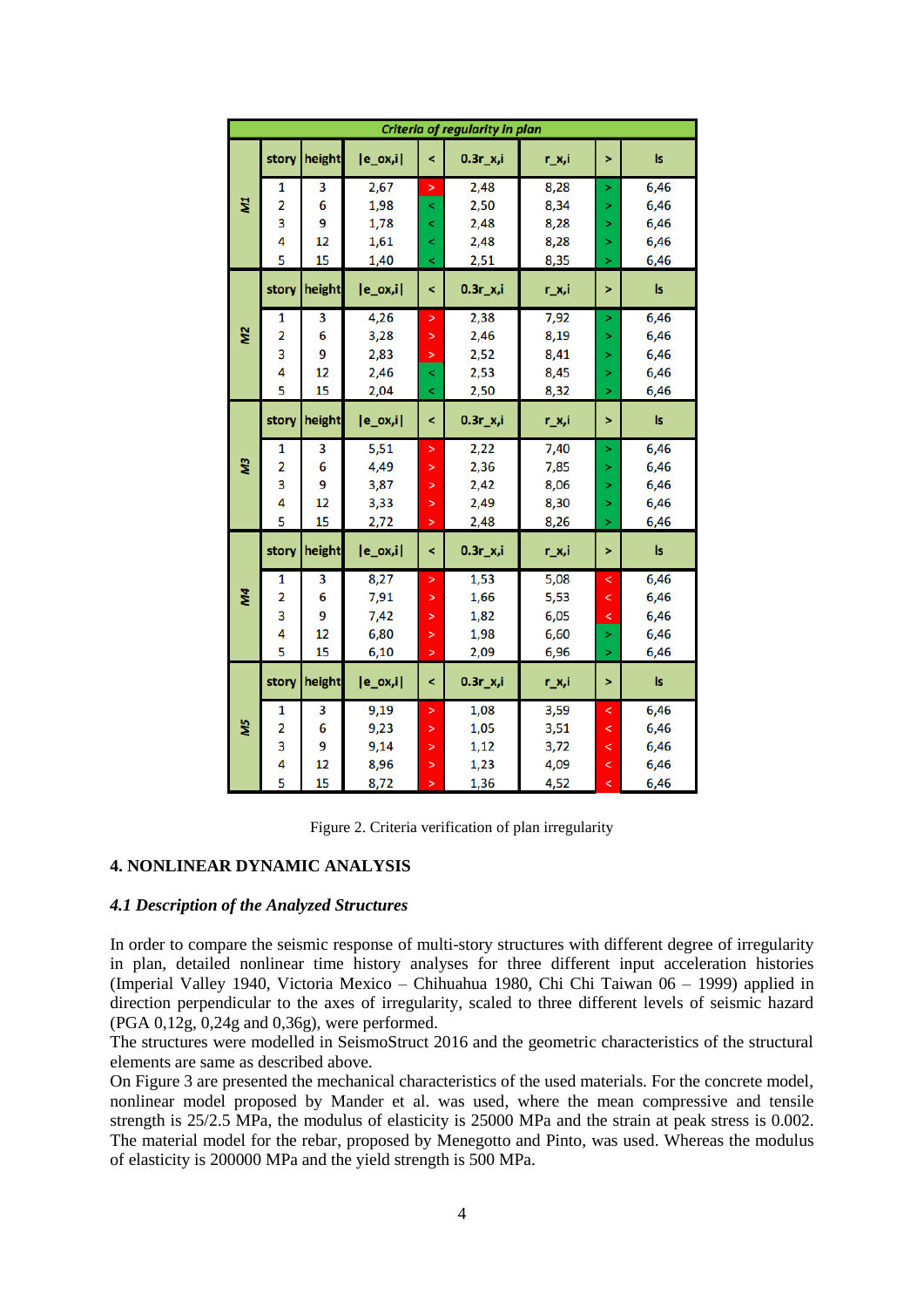

Figure 3. Mechanical characteristics for concrete and rebar

The columns and beams are dimensioned according to the recommendations of EN 1992 and EN 1998, and have the same reinforcement for all of the analyzed models. The only difference in the reinforcement is at RC walls which are reinforced with minimal ratio of reinforcement Figure 4. The slab was not modelled but according to EN 1992 the collaboration between the slab and the beams was taken into account. Relative displacements between the nodes belonging to separate floors are prevented by a rigid diaphragm and the motion of the platforms is reduced to the movement of a rigid body into the plane. The structural elements were modeled as inelastic force-based plastic hinge frame element.

The characteristics of the plastic hinges were determined thought discretization of the cross sections with fibers, whereupon the columns are discretized on 100 elements and the beams on 150. The length of the plastic hinges is 16,67% of the length of the element.



Figure 4. Reinforcement pattern in walls

# *4.2 Seismic Excitation*

In accordance with the recommendations given by EN 1998-1 for conducting nonlinear (time history) dynamic analysis, as the most sophisticated tool for determination of the dynamic response of the structures, minimum three input motions of previously occurred or synthetically generated earthquakes have to be used. While choosing the input motions for the analysis, the compatibility of the elastic spectra with the site location should be taken into account. For the use of the analysis three input motions were used (Imperial Valley – El Centro 1940, Victoria Mexico – Chihuahua 1980 and Chi Chi Taiwan 06 – CHY028 1999) and they were scaled by amplitudes and frequencies. Target spectral ordinates were determined for spectrum Type 1, soil type C and peak ground acceleration of 0,24g. The original acceleration spectra and spectra obtained from scaled input motion, as well as the average spectra of the scaled input motions are presented at Figure 5 and 6. Three levels of seismic hazard were used in performing the analysis that corresponds to PGA of 0.12g, 0.24g and 0.36g, whereof analyzed structures were exposed to seismic action only in direction Y.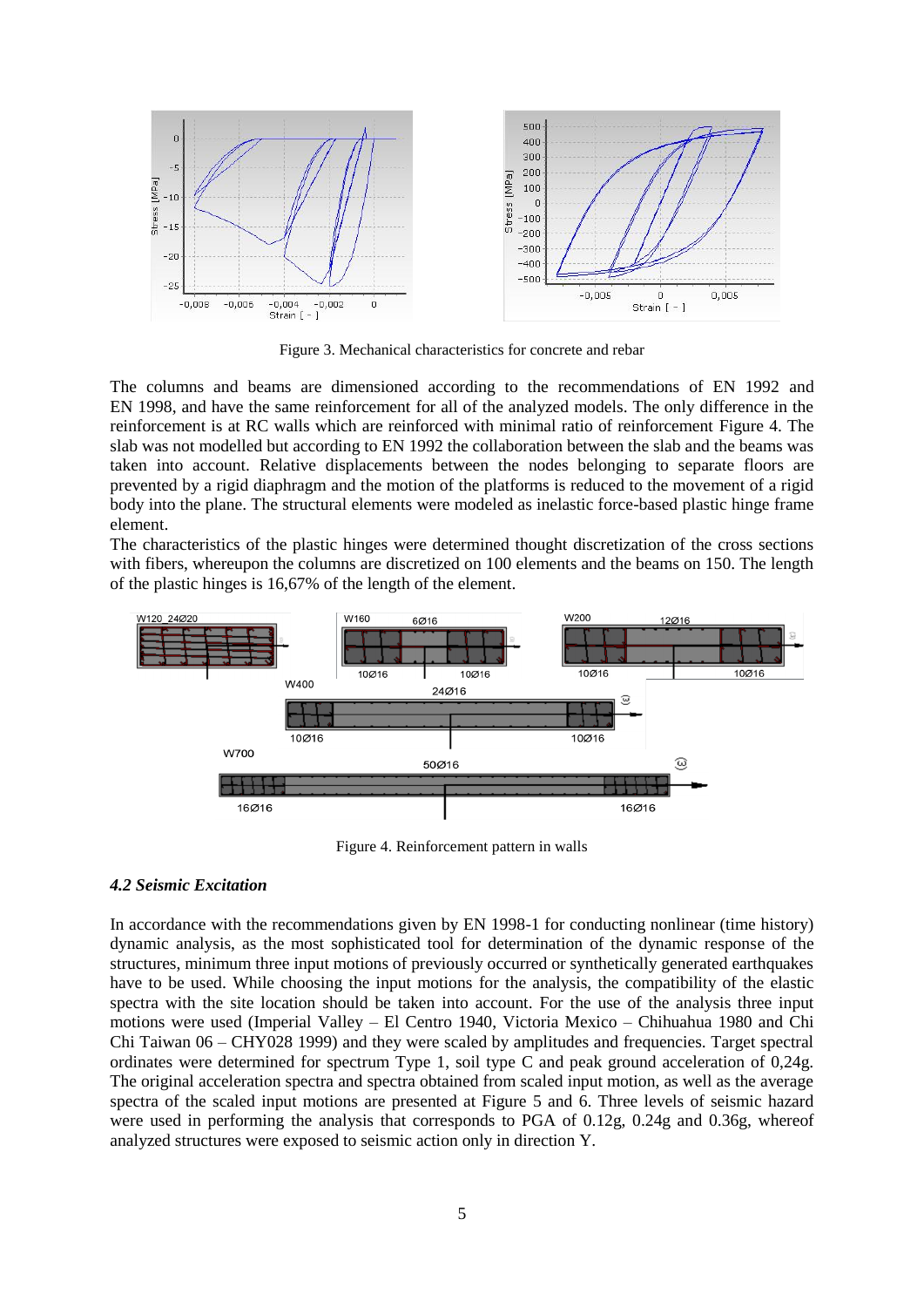

Figure 5. Elastic spectra for original and scaled input motions



Figure 6. Average elastic spectra of scaled input motions

#### *4.3 Comparison of results*

Systematic elaboration and comparison of the results from the obtained analysis was made. Maximal achieved displacements occur at the most flexible frame ( $R_{y5}$ ) of the structures i.e. the frame ( $R_{y5}$ ) that is the most distant from the center of stiffness. The maximal displacements at the structure M0 are same for all frames, because the center of stiffness overlap the center of mass.

The dependence of the achieved maximum displacement, in both directions, in function of the hazard level is displayed on Figure 7. From the graphs it can be noted that the relation of the maximal displacements of the structures, depending on the level of hazard, is not linear. The difference that occurs in the values of the displacements between 0.12g and 0.24g and between 0.24g and 0.36g, in the direction where the absolute maximum displacements are reached, is more often greater in displacements for the higher levels of the excitement. Also it can be noticed that at the most of the analyses the maximal displacement does not occur for the structure with the highest degree of irregularity. This is due to the fact that the structure has entered into a nonlinear range, and thus the plastificatiton of the structural elements has occurred through pattern which cannot allow development of larger displacements from the reached, as well as the increased lateral stiffness and load capacity of the structure due to the presence of the RC wall at frame  $R_{v1}$ , which at structure M5 is 7 m. In case where the increment of the displacements in the region of 0.24g and 0.36g is smaller than the increment of the displacements of 0.12g and 0.24g, the structures are likely to have come out of the dominant frequency range of the observed input motions after the occurrence of nonlinearity in the structural elements. The maximal reached displacements for PGA 0,36g is in range of 22,81 - 27,03 cm, for PGA  $0.24g$  is  $15.89 - 17.30$  cm and for PGA  $0.12g$  is  $6.86 - 9.27$  cm. In relation to the maximal displacement of the regular structure M0, the absolute maximal displacements are  $23.1 - 37.5$  % larger for PGA 0,36g, for PGA 0,24g and 0,12g are  $20.6 - 20.9$  % and  $24.8 - 37.7$  % larger. Although in some of the analyses the maximal displacements are reached in structures with lower degree of irregularity in plan, this does not imply that the response of the structure with the highest degree of irregularity in plan (M5), is more favorable.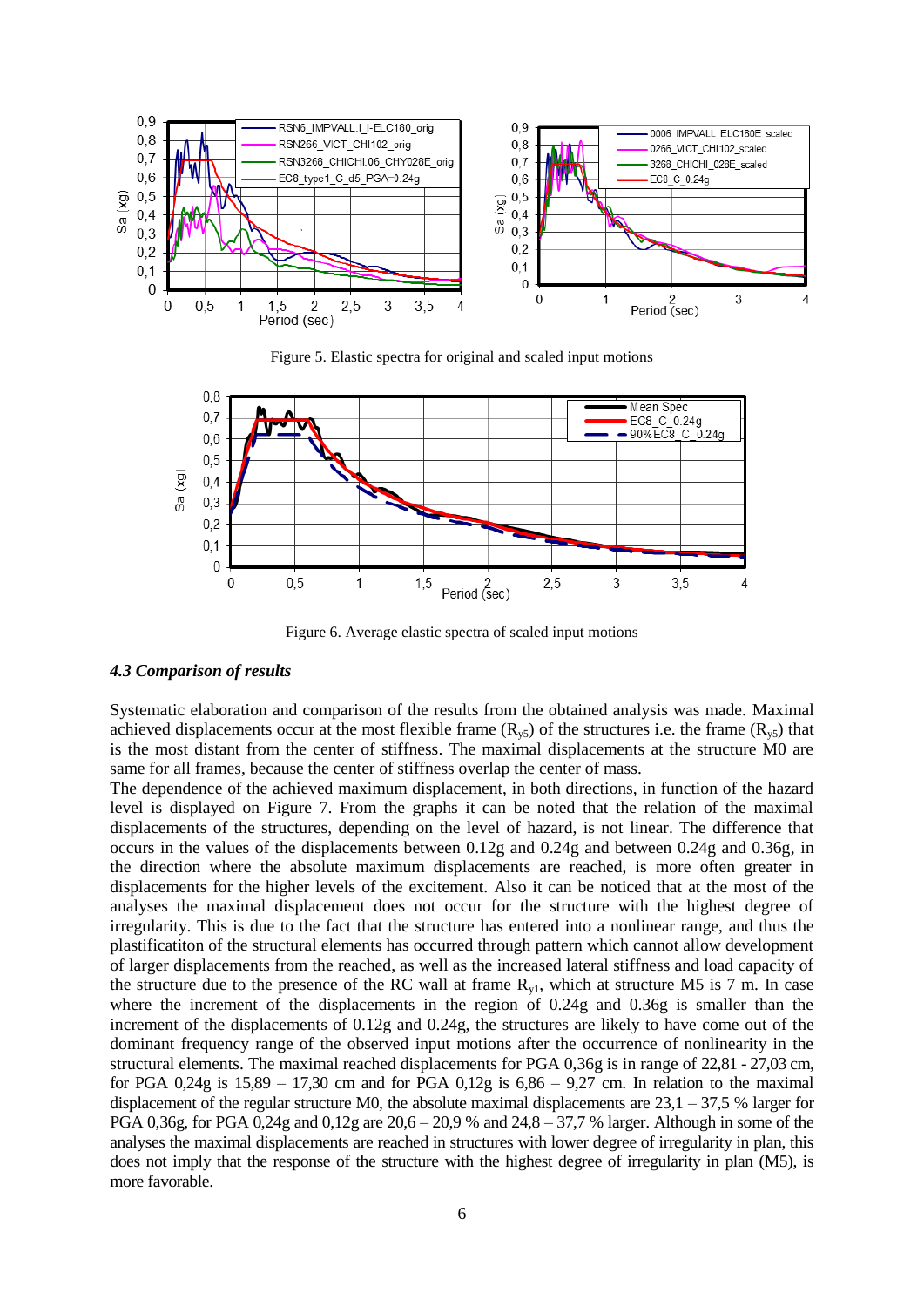

Figure 7. Total displacements

On the graphs in Figure 8 it is presented how the value of the maximum relative story drifts, from the analysed structures, is changing within the frames  $R_{y1}$  and  $R_{y5}$ , for given excitation. It can be noticed that at the frame  $R_{y1}$ , where the RC wall is placed, the relative story drifts are decreasing as the degree of irregularity in plan for the structures increases. The lines of the graphs intersect for frame  $R_{\nu 5}$ , this indicates that there is no certain pattern of increasing of the relative story drifts, as the irregularity increases. This is showing the unpredictable response of the structures after entering the nonlinear range. It is noticeable that only for the input motion Imperial Valley the largest relative story drifts occurs at structure M5. The maximal reached relative story drifts for PGA 0,36g are in range of 5,12 – 8,50 cm, for PGA 0,24g are 3,68 – 5,18 cm and for PGA 0,12g are 1,49 – 2,61 cm. The maximal reached relative story drifts are in range of 0,5 to 3 % of the story height, at all of the analyzed structures.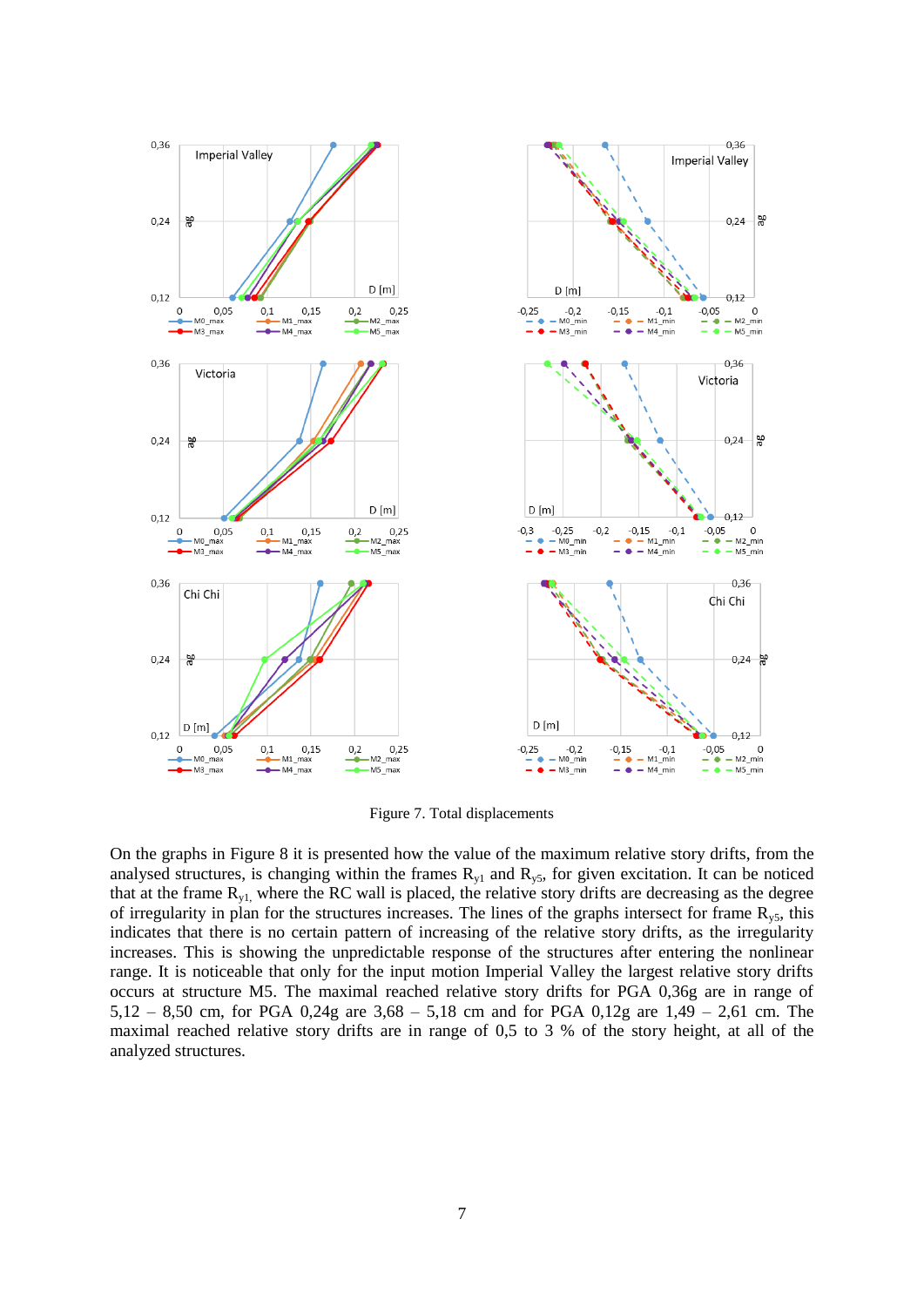

Figure 8. Maximal relative story drifts for frames R1 and R5 of the analyzed structures

Figure 9 is presenting the maximal rotation in both directions  $(+/-)$ , which occur at the fifth story of the analyzed structures, in relation to the degree of irregularity in plan and the degree of hazard. Generally observing, as the level of excitation increases, the maximal rotations increases also, and in most cases the increase is almost linear, but in some of the analyses, it is noted that there is a progressive growth or fall in the value of the maximum rotations. In regular structures, the rotations are equal to zero, because these structures have only translational motion as they have no eccentricity between the center of stiffness and the center of mass.

The largest absolute maximal rotations occur in structures analyzed for the input motion of the Victoria Mexico earthquake and they range from 0,53˚ for structure M1 to 0,77˚ for M5, for PGA 0,36g. For the other two motions these rotations range from 0,51˚ to 0,73˚.

From the presented results, it can be noted that the maximal value of the maximal rotations in the structure with the highest degree of irregularity in plan occurs only in one of the analyzes that are carried out. Generally, it can be said that the values of the maximal rotation do not differ significantly and the range of the maximal values of the structures vary unpredictable around the average value of the maximal rotation.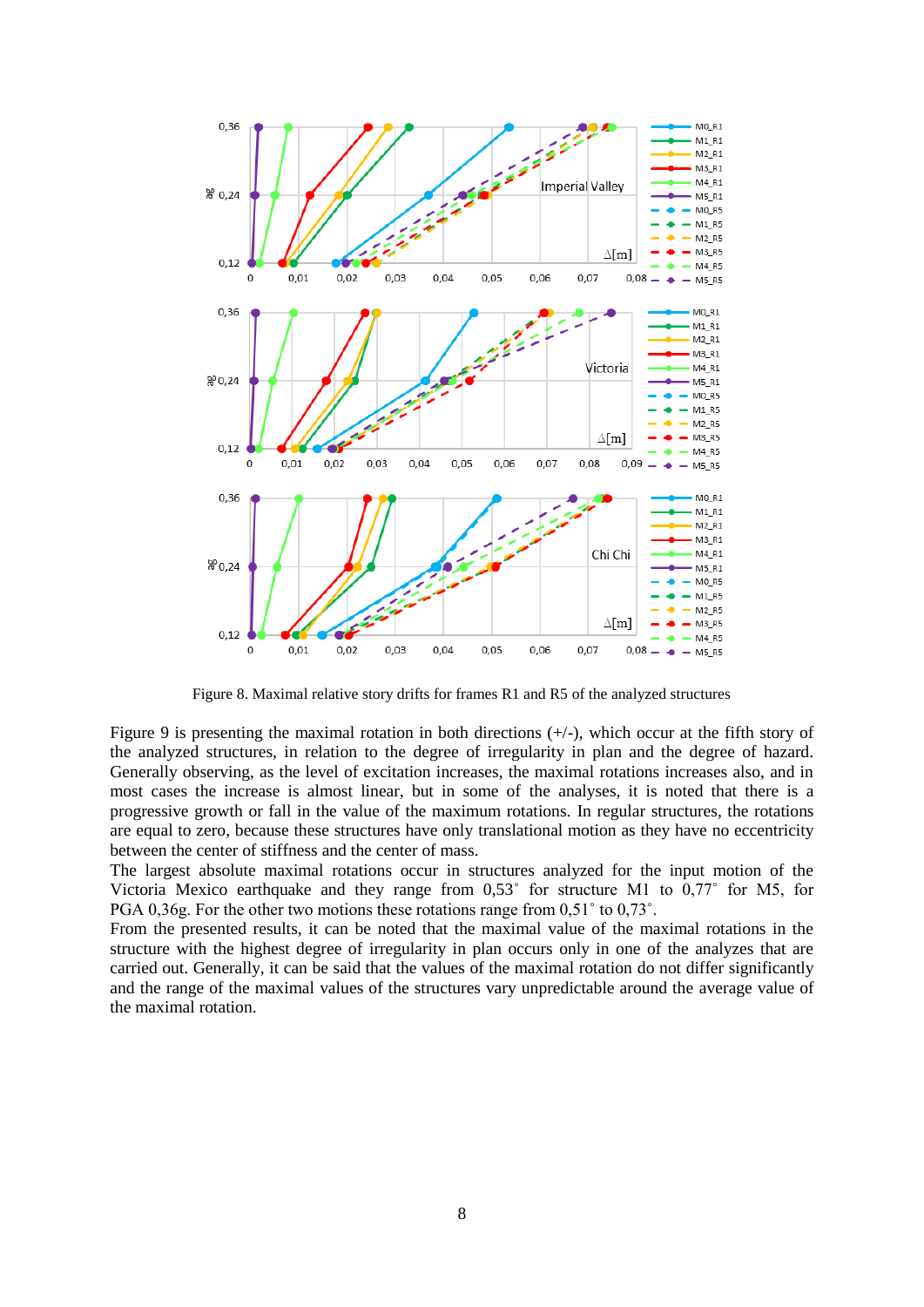

Figure 9. Maximal rotation of the  $V^{th}$  story

# **5. CONCLUSIONS**

In the sequel are given some final remarks drawn from the conducted analyses and the elaboration of the results.

The response of the structural systems largely depends on the layout of the structural elements in plan, their symmetry, the distribution of the mass and the regularity in plan.

The criteria of regularity in plan of the structure has significant role in the design of the seismic resistant structures, by showing us whether the structure has the potential to enter in torsional forms of oscillations, which can be dangerous in relation to the desired response of the considered structure.

From the results of the nonlinear (time history) analysis it can be concluded that the maximal displacements always occur at the most distant frame  $(R_{v5})$  from the center of stiffness. The increase of the maximal achieved displacements of the structure does not always follow the increase in the degree of irregularity in plan. On the other hand, it was noted that the increment in the maximal achieved displacements of the frame  $(R_{v1})$  where the RC wall is placed, frame with concentrated stiffness, is inversely proportional to the degree of irregularity in plan.

The increment of maximum displacements depending on the level of excitation is not linear. In structures with a higher degree of irregularity, the difference in the increment of the displacements is increasing between the higher levels of excitation, which is probably due to the degradation of the